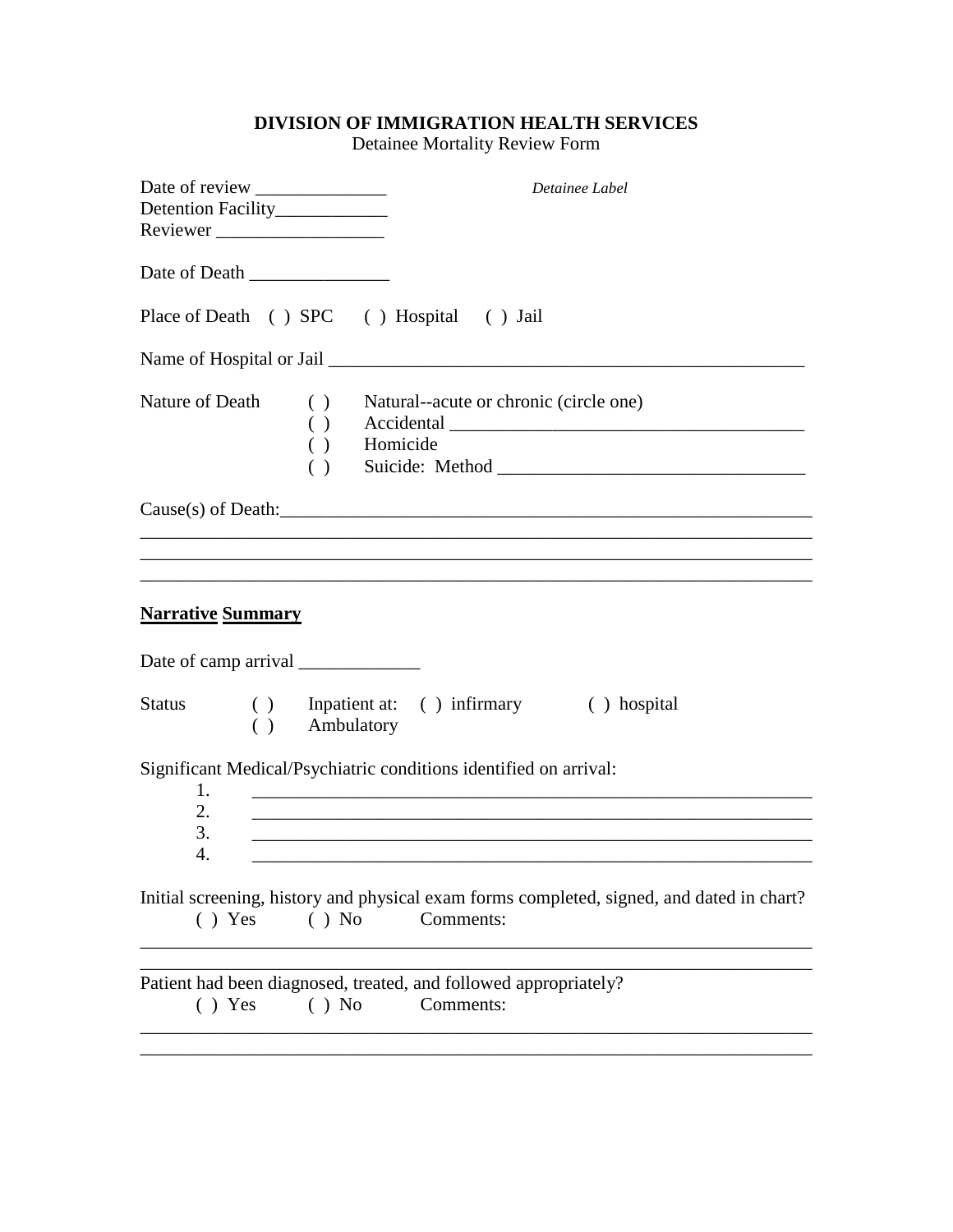| Death Certificate in record | () Yes | $()$ No |
|-----------------------------|--------|---------|
| Autopsy performed           | () Yes | $()$ No |
| Autopsy results in record   | () Yes | $()$ No |

At the back of this form you will find a blank page. Please use this page to describe the course of illness and cause of death in sufficient detail to indicate the circumstances of death, including treatments, medications, diagnostic testing, etc. Give findings of diagnostic exams.

#### **If the patient died at a SPC/Jail, please complete the following**:

| Was the patient admitted to the Short Stay Unit (infirmary) () Yes | $()$ No |
|--------------------------------------------------------------------|---------|
| Working diagnosis in the infirmary                                 |         |

Were all diagnostic services and treatments prior to the death appropriate?  $( )$   $Yes$   $( )$   $No$   $Comment:$ 

| Was the death expected?                              | $( )$ Yes | $()$ No |        |         |
|------------------------------------------------------|-----------|---------|--------|---------|
| If yes, was the patient offered Advanced Directives? |           |         | () Yes | $()$ No |

### **If emergency services were rendered at the SPC/Jail immediately prior to the time of death please complete the following**:

\_\_\_\_\_\_\_\_\_\_\_\_\_\_\_\_\_\_\_\_\_\_\_\_\_\_\_\_\_\_\_\_\_\_\_\_\_\_\_\_\_\_\_\_\_\_\_\_\_\_\_\_\_\_\_\_\_\_\_\_\_\_\_\_\_\_\_\_\_\_\_\_

Was the death related to a medical emergency? () Yes () No

Was the response to the medical emergency notification timely on the part of the:

| Physician<br>NP/PA<br>Nurse(s)  | () Yes<br>() Yes<br>() Yes | $()$ No<br>$()$ No<br>$()$ No | () NA<br>() NA<br>() NA |
|---------------------------------|----------------------------|-------------------------------|-------------------------|
| CPR used?                       | () Yes                     | $()$ No                       |                         |
| ACLS used—list protocols () Yes |                            | $()$ No                       |                         |
|                                 |                            |                               |                         |

\_\_\_\_\_\_\_\_\_\_\_\_\_\_\_\_\_\_\_\_\_\_

Please describe any problems encountered during the medical emergency (e.g., equipment, communications, transportation) \_\_\_\_\_\_\_\_\_\_\_\_\_\_\_\_\_\_\_\_\_\_\_\_\_\_\_\_\_\_\_\_\_\_

\_\_\_\_\_\_\_\_\_\_\_\_\_\_\_\_\_\_\_\_\_\_\_\_\_\_\_\_\_\_\_\_\_\_\_\_\_\_\_\_\_\_\_\_\_\_\_\_\_\_\_\_\_\_\_\_\_\_\_\_\_\_\_\_\_\_\_\_\_\_\_\_ \_\_\_\_\_\_\_\_\_\_\_\_\_\_\_\_\_\_\_\_\_\_\_\_\_\_\_\_\_\_\_\_\_\_\_\_\_\_\_\_\_\_\_\_\_\_\_\_\_\_\_\_\_\_\_\_\_\_\_\_\_\_\_\_\_\_\_\_\_\_\_\_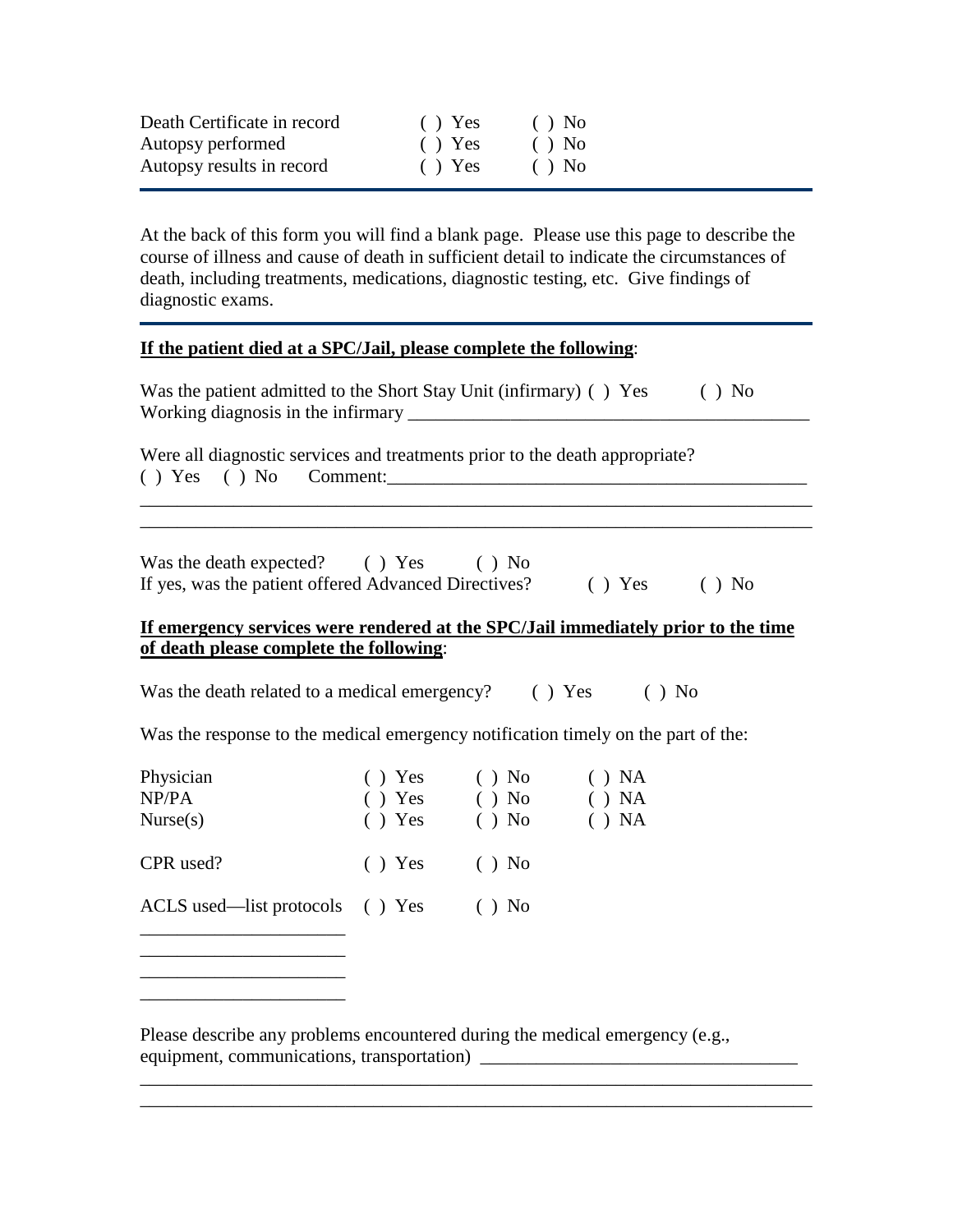## If the patient died in the hospital please complete the following:

| Type of admission: ( ) Routine ( ) Emergent                                                                                                                                          |
|--------------------------------------------------------------------------------------------------------------------------------------------------------------------------------------|
| Prognosis: () Poor () Good () Unknown                                                                                                                                                |
| Upon review of the record or discharge summary was the treatment timely and<br>appropriate?                                                                                          |
| <b>REVIEW SUMMARY</b>                                                                                                                                                                |
| Documentation in medical record reviewed by: () Local PI Committee () MCC<br>() Attending physician at hospital                                                                      |
| Was the documentation found to be within acceptable limits? () Yes<br>$()$ No<br>If no, explain:                                                                                     |
|                                                                                                                                                                                      |
|                                                                                                                                                                                      |
|                                                                                                                                                                                      |
| Did patient receive appropriate and adequate health care consistent with community<br>standards during his/her detention in the INS/DIHS<br>$( )$ Yes<br>$( )$ No<br>If no, explain: |
|                                                                                                                                                                                      |
| Recommendations                                                                                                                                                                      |
|                                                                                                                                                                                      |
|                                                                                                                                                                                      |
|                                                                                                                                                                                      |

Signature Local PI Committee Chair/ MCC/Attending Physician Date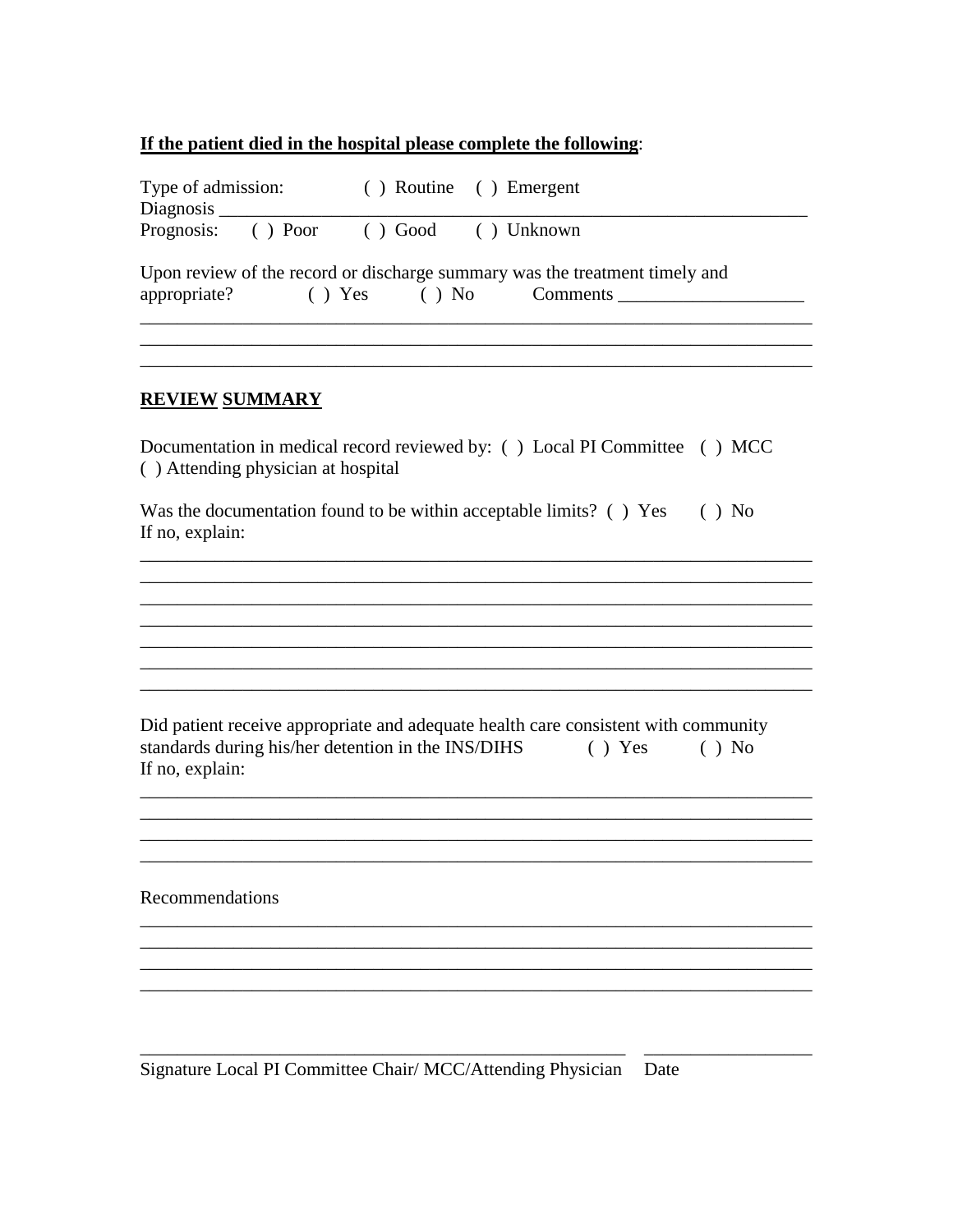# **REVIEW OF DIHS MEDICAL DIRECTOR**

| Comments:                              | ( )<br>( )                                                                                  | Agree with PI Committee/MCC/Attending Physician<br>Disagree with PI Committee/MCC/Attending Physician |      |         |
|----------------------------------------|---------------------------------------------------------------------------------------------|-------------------------------------------------------------------------------------------------------|------|---------|
| <b>Signature DIHS Medical Director</b> |                                                                                             |                                                                                                       | Date |         |
|                                        | <b>REVIEW BY MEDICAL RECORDS</b>                                                            |                                                                                                       |      |         |
|                                        | <b>Signature Medical Records Consultant</b><br><b>REVIEW BY INDEPENDENT REVIEWER</b>        |                                                                                                       | Date |         |
| Comments:                              |                                                                                             |                                                                                                       |      |         |
|                                        | Signature of Independent Reviewer<br>REVIEWED BY NATIONAL PERFORMANCE IMPROVEMENT COMMITTEE |                                                                                                       | Date |         |
| Comments:                              | $\left( \ \right)$<br>( )                                                                   | Agree with above findings<br>Disagree with above findings                                             |      |         |
| Date Sent                              | Morality Review Summary sent to Executive Council? () Yes                                   |                                                                                                       |      | $()$ No |
| DIHS QMD 006                           | Signature Chair, National PI Committee                                                      |                                                                                                       | Date |         |